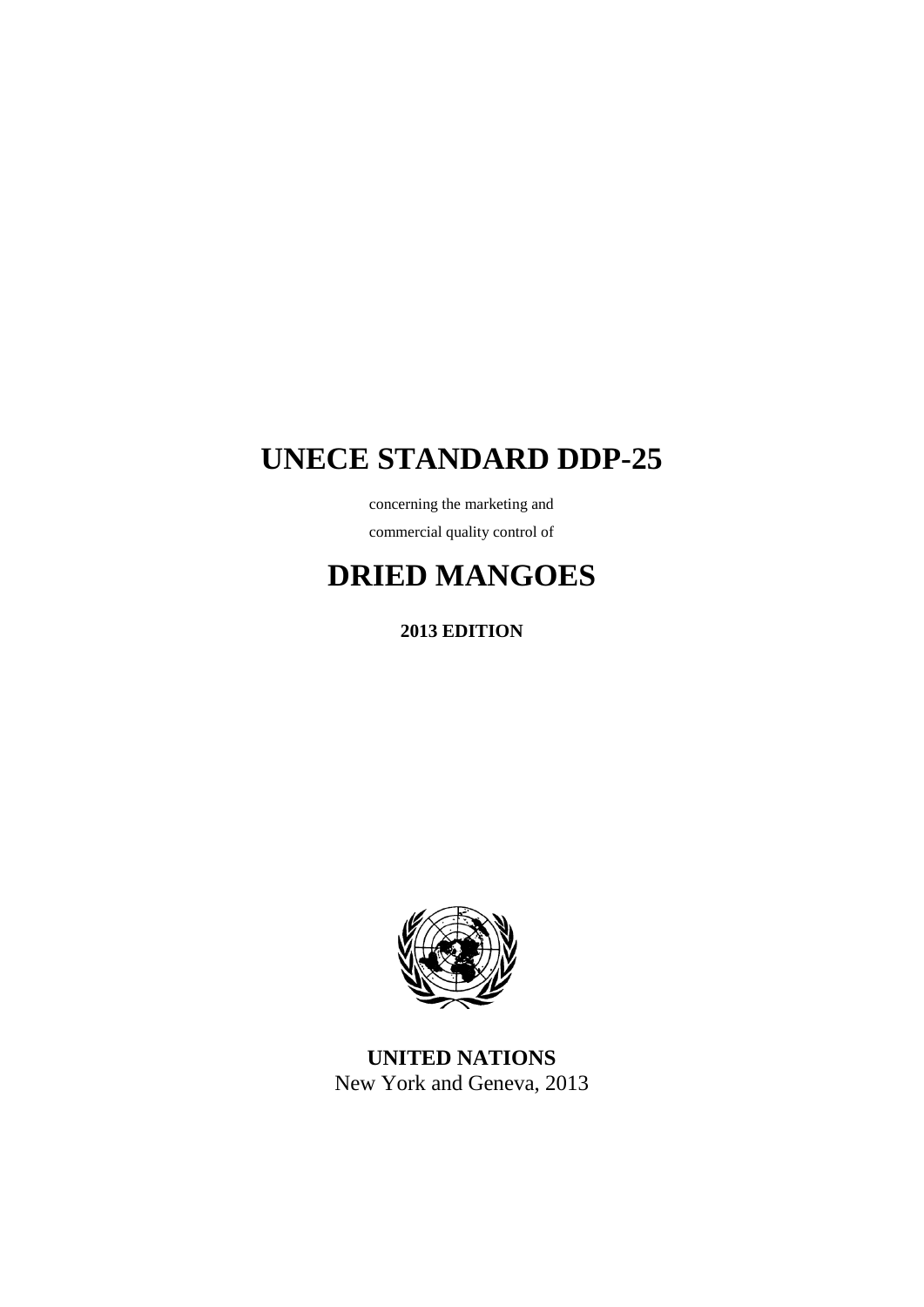#### **NOTE**

#### **Working Party on Agricultural Quality Standards**

The commercial quality standards developed by the United Nations Economic Commission for Europe (UNECE) Working Party on Agricultural Quality Standards help facilitate international trade, encourage high-quality production, improve profitability and protect consumer interests. UNECE standards are used by Governments, producers, traders, importers and exporters, and other international organizations. They cover a wide range of agricultural products, including fresh fruit and vegetables, dry and dried produce, seed potatoes, meat, cut flowers, eggs and egg products.

Any member of the United Nations can participate, on an equal footing, in the activities of the Working Party. For more information on agricultural standards, please visit our website [http://www.unece.org/trade/agr/welcome.html.](http://www.unece.org/trade/agr/welcome.html)

The new Standard for Dried Mangoes is based on document ECE/TRADE/C/WP.7/2013/27, reviewed and adopted by the Working Party at its sixty-ninth session.

The designations employed and the presentation of the material in this publication do not imply the expression of any opinion whatsoever on the part of the United Nations Secretariat concerning the legal status of any country, territory, city or area or of its authorities, or concerning the delimitation of its frontiers or boundaries. Mention of company names or commercial products does not imply endorsement by the United Nations.

All material may be freely quoted or reprinted, but acknowledgement is requested.

Please contact us at the following address with any comments or enquiries:

Agricultural Standards Unit Division of Economic Development, Trade, and Land Management United Nations Economic Commission for Europe Palais des Nations CH-1211 Geneva 10, Switzerland E-mail: [agristandards@unece.org](mailto:agristandards@unece.org)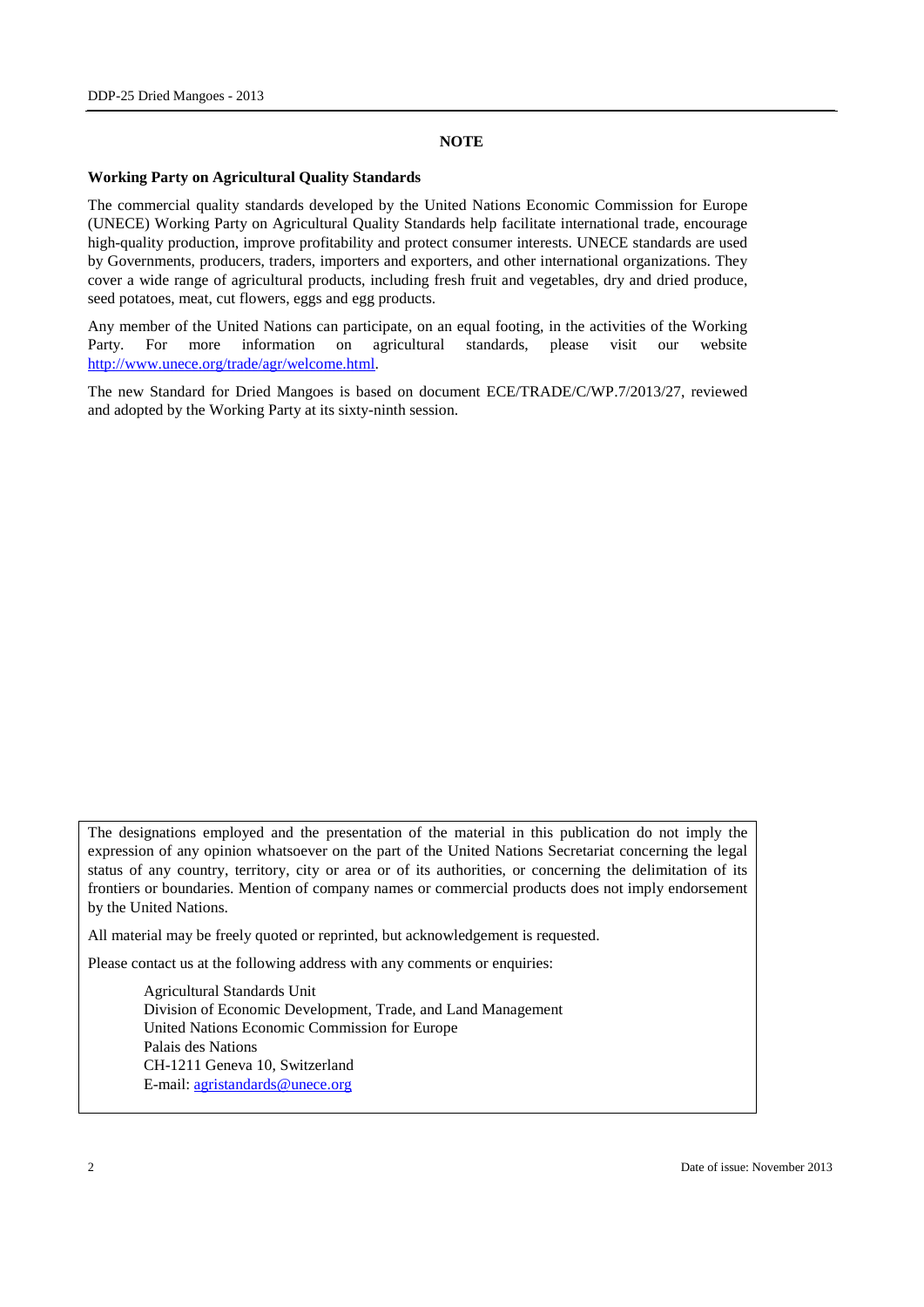## **UNECE Standard DDP-25 concerning the marketing and commercial quality control of Dried Mangoes**

## **I. Definition of produce**

This standard applies to dried mangoes from varieties (cultivars) grown from *Mangiferia indica,* intended for direct consumption or for food when intended to be mixed with other products for direct consumption without further processing. It does not apply to mangoes for industrial processing.

Dried mangoes may be presented in one of the following styles:

- Halves
- Sliced
- Pieces.

## **II. Provisions concerning quality**

The purpose of the standard is to define the quality requirements of dried mangoes at the export-control stage after preparation and packaging.

However, if applied at stages following export, the holder/seller shall be responsible for observing the requirements of the standard. The holder/seller of products not in conformity with this standard may not display such products or offer them for sale, or deliver or market them in any other manner.

#### **A. Minimum requirements**[1](#page-2-0)

In all classes, subject to the special provisions for each class and the tolerances allowed, the dried mangoes must display the following characteristics:

- intact (only for halves); however, edges that are slightly torn, slight superficial damage and slight scratches are not considered as a defect
- sound; produce affected by rotting or deterioration such as to make it unfit for human consumption is excluded
- clean, practically free of any visible foreign matter
- sufficiently developed
- free from living pests whatever their stage of development
- free from damage caused by pests, including the presence of dead insects and/or mites, their debris or excreta
- free from blemishes, areas of discolouration or spread stains in pronounced contrast with the rest of the produce affecting in aggregate more than 20 per cent of the surface of the produce

<span id="page-2-0"></span><sup>&</sup>lt;sup>1</sup> Definitions of terms and defects are listed in annex III of the Standard Layout –Recommended terms and definition of defects for standards of dry (Inshell Nuts and Nut Kernels) and dried produce <http://www.unece.org/trade/agr/standard/dry/StandardLayout/StandardLayoutDDP\_e.pdf>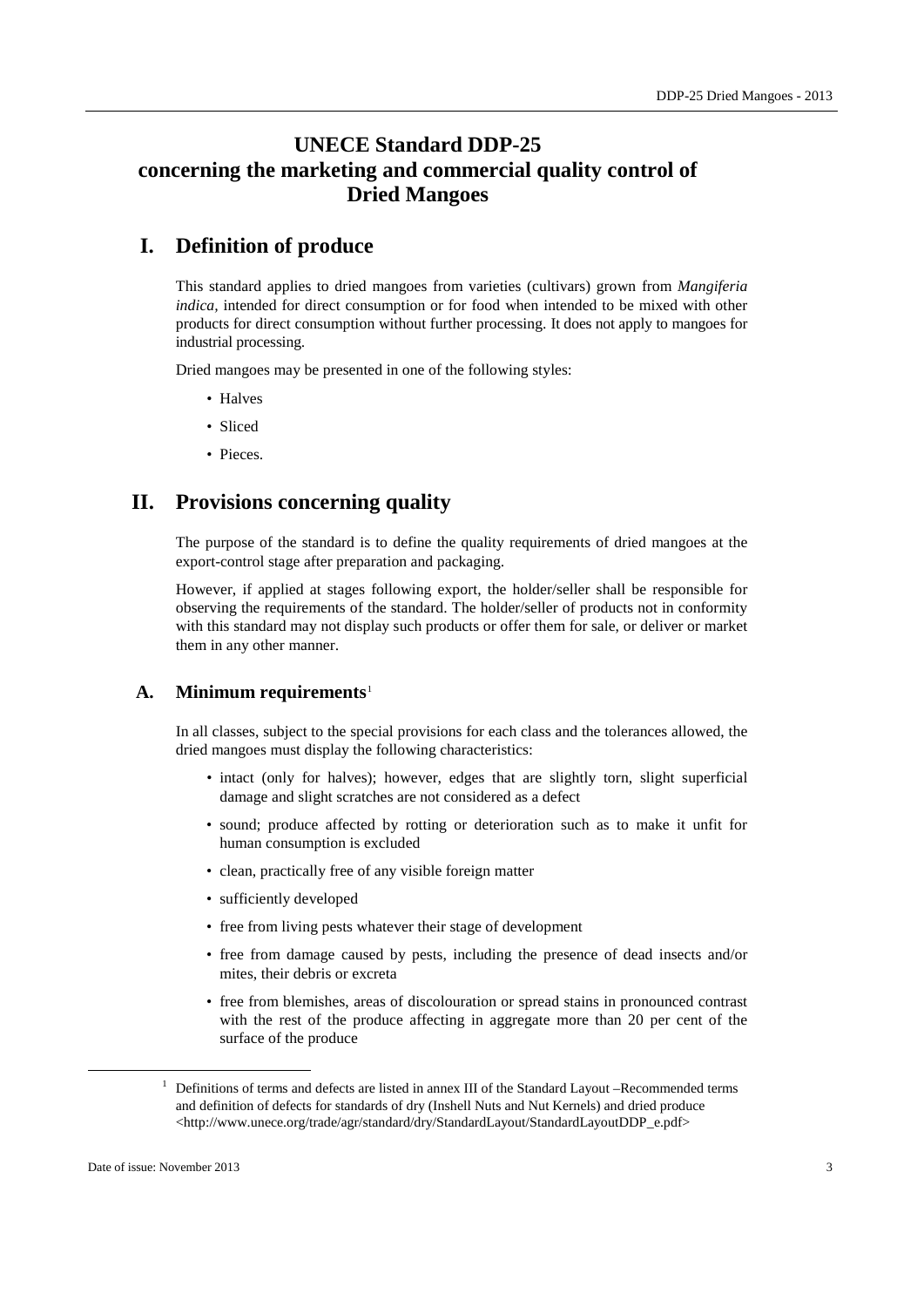- free from mould filaments visible to the naked eye
- free of fermentation
- free of abnormal external moisture
- free of foreign smell and/or taste except for a slight salty taste of sodium chloride and/or calcium chloride or a slight sour taste of citric acid and a slight smell of preservatives/additives, including sulphur dioxide.

The condition of the dried mangoes must be such as to enable them:

- to withstand transportation and handling
- to arrive in satisfactory condition at the place of destination.

#### **B. Moisture content**[2](#page-3-0)

The dried mangoes shall have a moisture content:

- not exceeding 15.0 per cent for untreated dried mangoes
- above 15.0 per cent and not exceeding 35.0 per cent for dried mangoes treated with preservatives or preserved by other means (e.g. pasteurization). Products between 30.0 and 35.0 per cent should be labelled as soft fruit/high moisture.

#### **C. Classification**

In accordance with the defects allowed in section "IV. Provisions concerning tolerances", dried mangoes are classified into the following classes:

"Extra" Class, Class I, Class II.

The defects allowed must not affect the general appearance of the produce as regards quality, keeping quality and presentation in the package.

### **III. Provisions concerning sizing**

Sizing of dried mangoes is optional. However, when sized, size is determined by diameter of the widest part.

## **IV. Provisions concerning tolerances**

At all marketing stages, tolerances in respect of quality and size shall be allowed in each lot for produce not satisfying the minimum requirements of the class indicated.

<span id="page-3-0"></span><sup>&</sup>lt;sup>2</sup> The moisture content is determined by one of the methods given in annex I of the Standard Layout – Determination of the moisture content for dried produce <http://www.unece.org/trade/agr/standard/dry/StandardLayout/StandardLayoutDDP\_e.pdf>. The laboratory reference method shall be used in cases of dispute.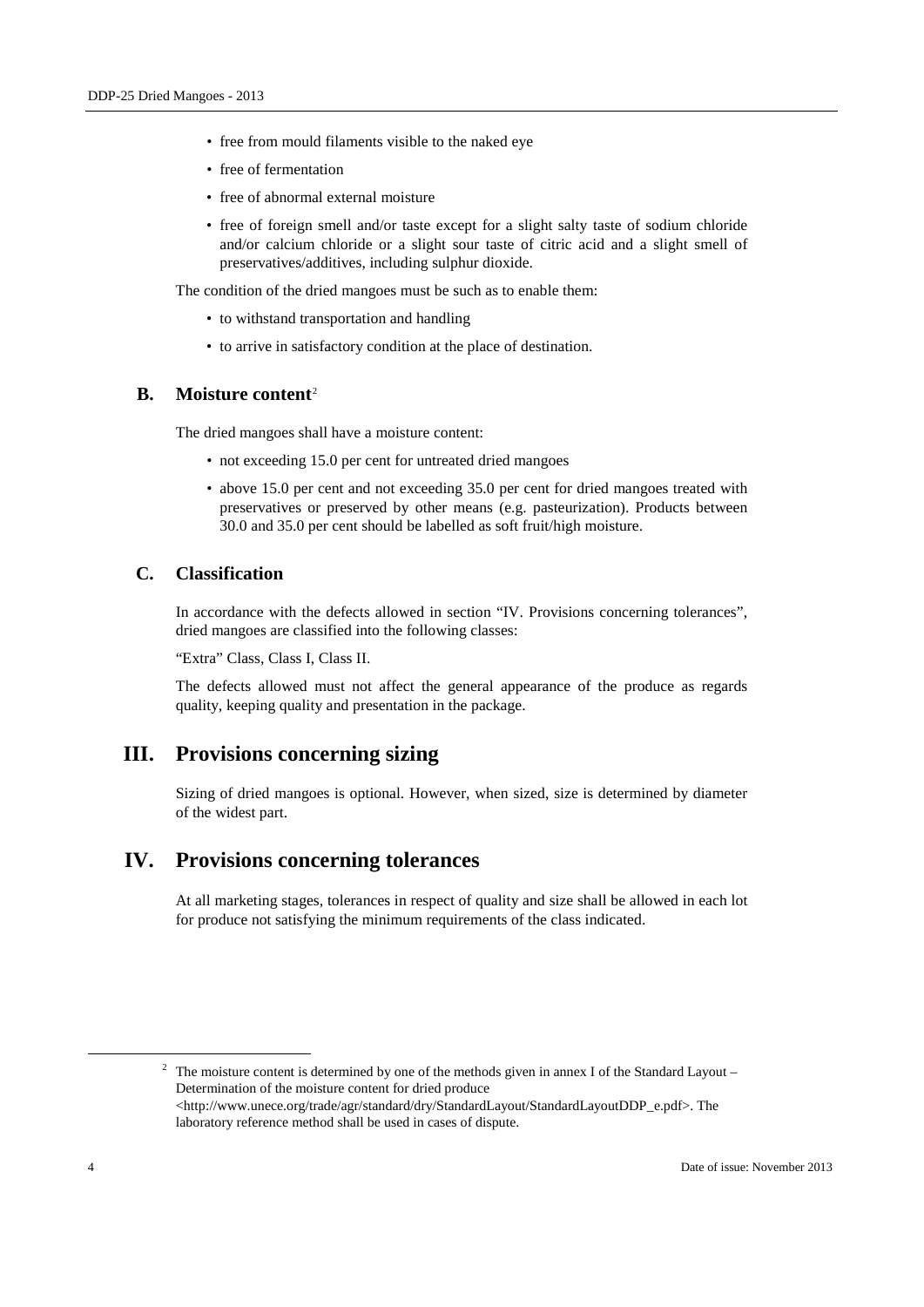#### **A. Quality tolerances**

|                                                                                 | Tolerances allowed percentage of defective<br>produce, by number or weight |                |                |
|---------------------------------------------------------------------------------|----------------------------------------------------------------------------|----------------|----------------|
| Defects allowed                                                                 | Extra                                                                      | Class I        | Class II       |
| (a) Tolerances for produce not satisfying the minimum<br>requirements,          | 10                                                                         | 15             | 20             |
| of which no more than                                                           |                                                                            |                |                |
| Injuries calluses and damage caused by heat<br>during drying                    | 5                                                                          | 8              | 10             |
| Mouldy and mildew spots                                                         | 0.5                                                                        | 4.5            | 9              |
| of which no more than mouldy                                                    | $\Omega$                                                                   | 0.5            | 1.0            |
| Fermentation                                                                    | 0.5                                                                        | $\mathbf{1}$   | $\overline{2}$ |
| Rotting                                                                         | $\Omega$                                                                   | 0.5            | 1              |
| Pest damage                                                                     | 2                                                                          | $\overline{c}$ | 6              |
| Living pests                                                                    | $\Omega$                                                                   | $\Omega$       | $\Omega$       |
| (b) Size tolerances (if sized)                                                  |                                                                            |                |                |
| For produce not conforming to the size indicated, in<br>total                   | 10                                                                         | 10             | 10             |
| (c) Tolerances for other defects                                                |                                                                            |                |                |
| Dried mangoes belonging to varieties other than that<br>indicated               | 10                                                                         | 10             | 10             |
| of<br>pieces<br>halved<br>Presence<br>among<br>mangoes<br>(by weight)           | 2                                                                          | 7              | 13             |
| Foreign matter, loose stems, pit fragments, skin<br>fragments (pieces per kilo) | 3                                                                          | 7              | 10             |
| Foreign matter of mineral origin (by weight)                                    | 0.25                                                                       | 0.25           | 0.25           |

## **V. Provisions concerning presentation**

### **A. Uniformity**

The contents of each package must be uniform and contain only dried mangoes of the same origin, quality, style and size (if sized) and variety (if indicated).

The visible part of the contents of the package must be representative of its entire contents.

#### **B. Packaging**

The dried mangoes must be packed in such a way so as to protect the produce properly.

The materials used inside the package must be clean and of a quality such as to avoid causing any external or internal damage to the produce. The use of materials, particularly of paper and stamps bearing trade specifications, is allowed, provided the printing or labelling has been done with non-toxic ink or glue.

Packages must be free of all foreign matter in accordance with the table of tolerances in section "IV. Provisions concerning tolerances".